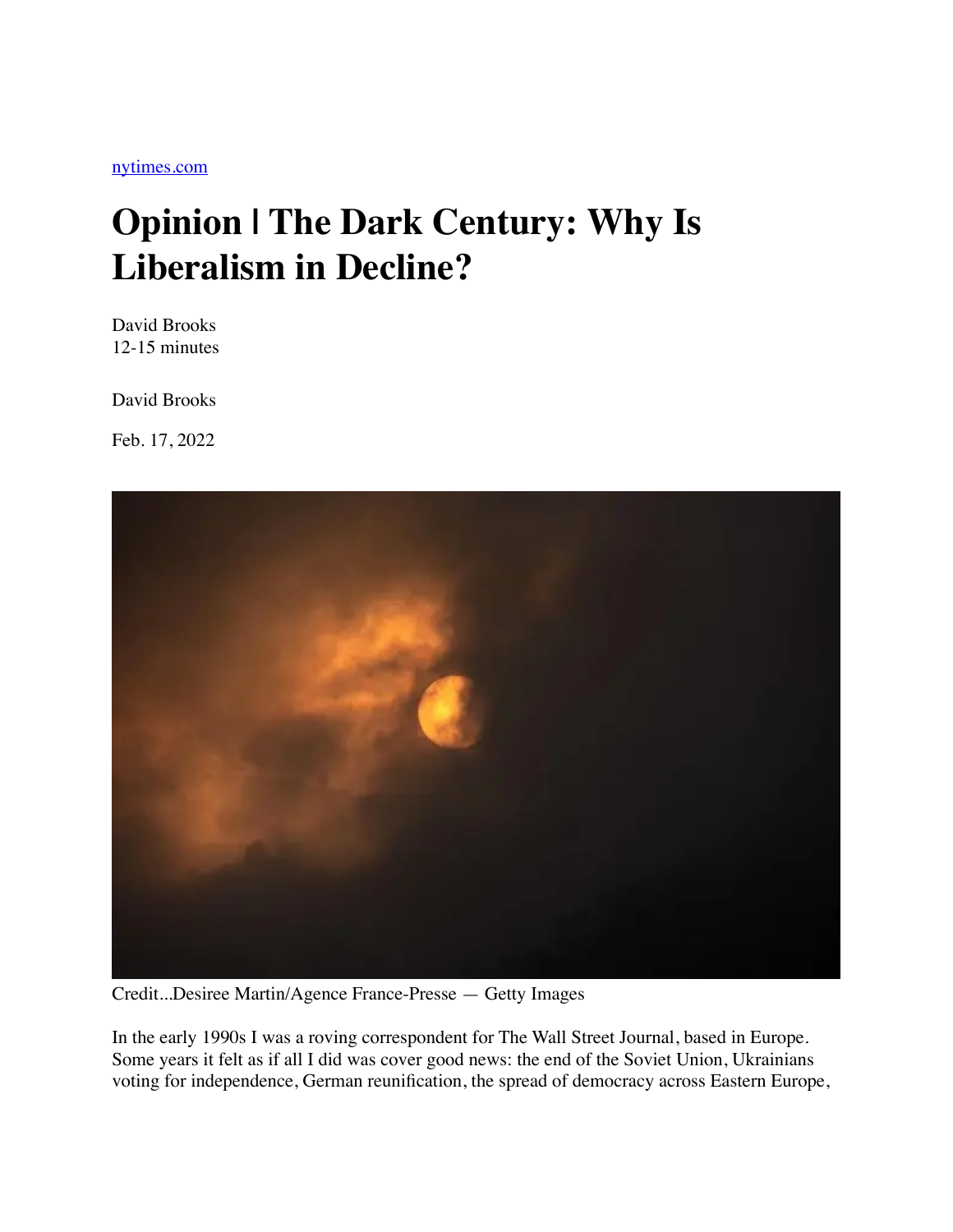Mandela coming out of prison and the end of apartheid, the Oslo peace process that seemed to bring stability to the Middle East.

I obsess about those years now. I obsess about them because the good times did not last. History is reverting toward barbarism. We have an authoritarian strongman in Russia threatening to invade his neighbor, an increasingly authoritarian China waging genocide on its people and threatening Taiwan, cyberattacks undermining the world order, democracy in retreat worldwide, thuggish populists across the West undermining nations from within.

What the hell happened? Why were the hopes of the 1990s not realized? What is the key factor that has made the 21st century so dark, regressive and dangerous?

The normal thing to say is that the liberal world order is in crisis. But just saying that doesn't explain why. Why are people rejecting liberalism? What weakness in liberalism is its enemies exploiting? What is at the root of this dark century? Let me offer one explanation.

Liberalism is a way of life built on respect for the dignity of each individual. A liberal order, John Stuart Mill suggested, is one in which people are free to conduct "experiments in living" so you wind up with "a large variety in types of character." There's no one best way to live, so liberals celebrate freedom, personal growth and diversity.

Many of America's founders were fervent believers in liberal democracy  $-$  up to a point. They had a profound respect for individual virtue, but also individual frailty. Samuel Adams said, "Ambitions and lust for power … are predominant passions in the breasts of most men." Patrick Henry admitted to feelings of dread when he contemplated the "depravity of human nature." One delegate to the constitutional convention said that the people "lack information and are constantly liable to be misled."

Our founders were aware that majorities are easily led by ambitious demagogues.

So our founders built a system that respected popular opinion and majority rule while trying to build guardrails to check popular passion and prejudice. The crimes of the constitutional order are by now well known. It acquiesced to the existence of slavery and prolonged that institution for nearly another century. Early democratic systems enfranchised only a small share of adult Americans. But the genius of the Constitution was in its attempt to move toward democracy while trying to prevent undue concentrations of power. The founders divided power among the branches. They built in a whole series of republican checks, so that demagogues and populist crazes would not sweep over the land.

"They designed a constitution for fallen people," the historian Robert Tracy McKenzie writes in his book "We the Fallen People." "Its genius lay in how it held in tension two seemingly incompatible beliefs: first, that the majority must generally prevail; and second, that the majority is predisposed to seek personal advantage above the common good."

While the Constitution guarded against abuses of power, the founders recognized that a much more important set of civic practices would mold people to be capable of being self-governing citizens: Churches were meant to teach virtue; leaders were to receive classical education, so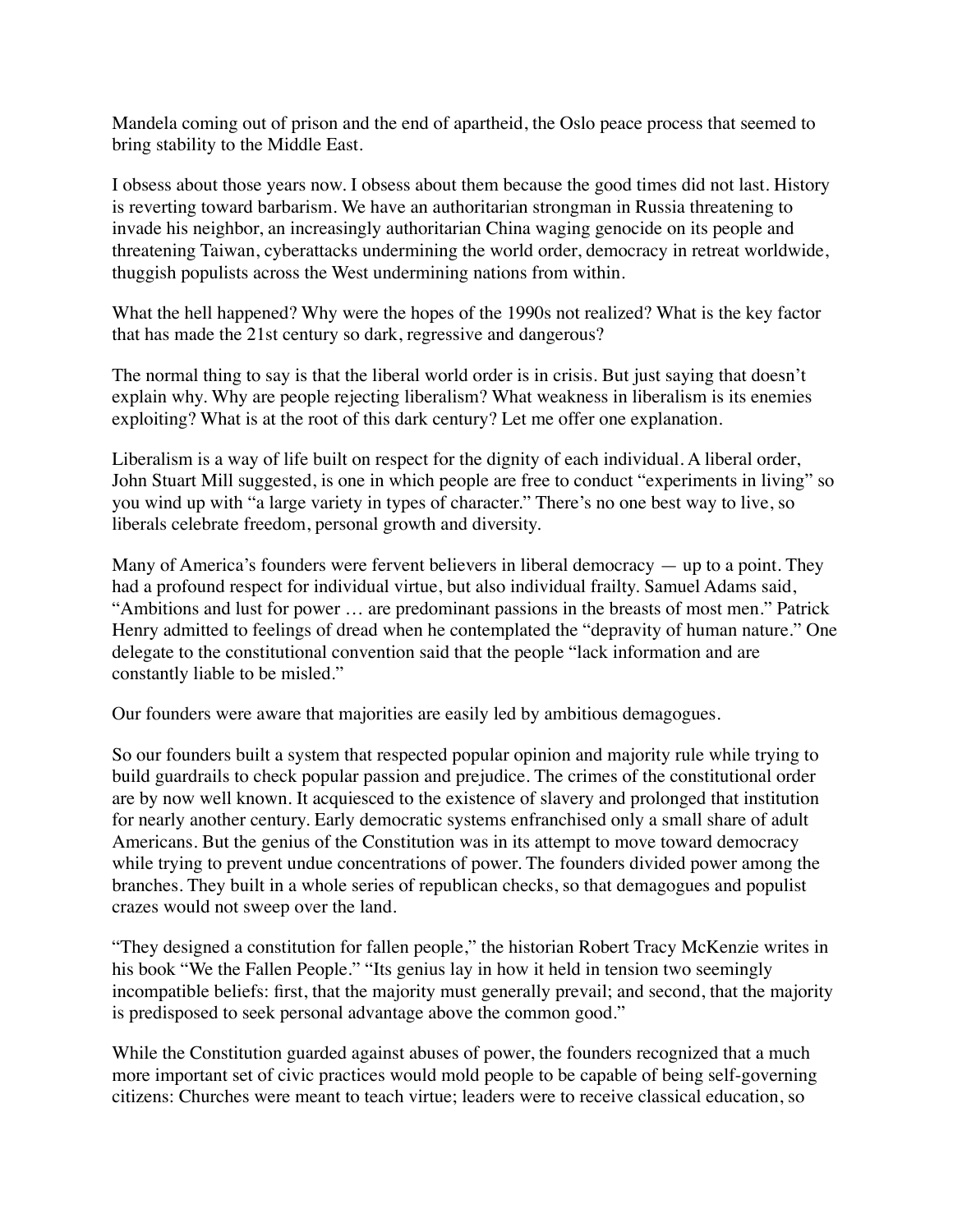they might understand human virtue and vice and the fragility of democracy; everyday citizens were to lead their lives as yeoman farmers so they might learn to live simply and work hard; civic associations and local government were to instill the habits of public service; patriotic rituals were observed to instill shared love of country; newspapers and magazines were there (more in theory than in fact) to create a well-informed citizenry; etiquette rules and democratic manners were adopted to encourage social equality and mutual respect.

Think of it like farming. Planting the seeds is like establishing a democracy. But for democracy to function you have to till and fertilize the soil, erect fences, pull up weeds, prune the early growth. The founders knew that democracy is not natural. It takes a lot of cultivation to make democracy work.

American foreign policy had a second founding after World War II. For much of our history Americans were content to prosper behind the safety of the oceans. But after having been dragged into two world wars, a generation of Americans realized the old attitude wasn't working any more and America, following the leadership of Franklin Roosevelt and Harry Truman, would have to help build a liberal world order if it was to remain secure.

The postwar generation was a bit like the founding generation. Its leaders — from Truman to George F. Kennan to Reinhold Niebuhr — championed democracy, but they had no illusions about the depravity of human beings. They'd read their history and understood that stretching back thousands of years, war, authoritarianism, exploitation, great powers crushing little ones these were just the natural state of human societies.

If America was to be secure, Americans would have to plant the seeds of democracy, but also do all the work of cultivation so those seeds could flourish. Americans oversaw the creation of peaceful democracies from the ruins of military dictatorships in Germany and Japan. They funded the Marshall Plan. They helped build multinational institutions like NATO, the World Bank, the International Monetary Fund. American military might stood ready to push back against the wolves who threatened the world order — sometimes effectively, as in Europe, oftentimes, as in Vietnam and Iraq, recklessly and self-destructively. America championed democracy and human rights, at least when the Communists were violating them (not so much when our dictator allies across, say, Latin America were).

Just as America's founders understood that democracy is not natural, the postwar generation understood that peace is not natural — it has to be tended and cultivated from the frailties of human passion and greed.

Over the past few generations that hopeful but sober view of human nature has faded. What's been called the Culture of Narcissism took hold, with the view that human beings should be unshackled from restraint. You can trust yourself to be unselfish! Democracy and world peace were taken for granted. As Robert Kagan put it in his book "The Jungle Grows Back": "We have lived so long inside the bubble of the liberal order that we can imagine no other kind of world. We think it is natural and normal, even inevitable."

If people are naturally good we no longer have to do the hard agricultural work of cultivating virtuous citizens or fighting against human frailty. The Western advisers I covered in Russia in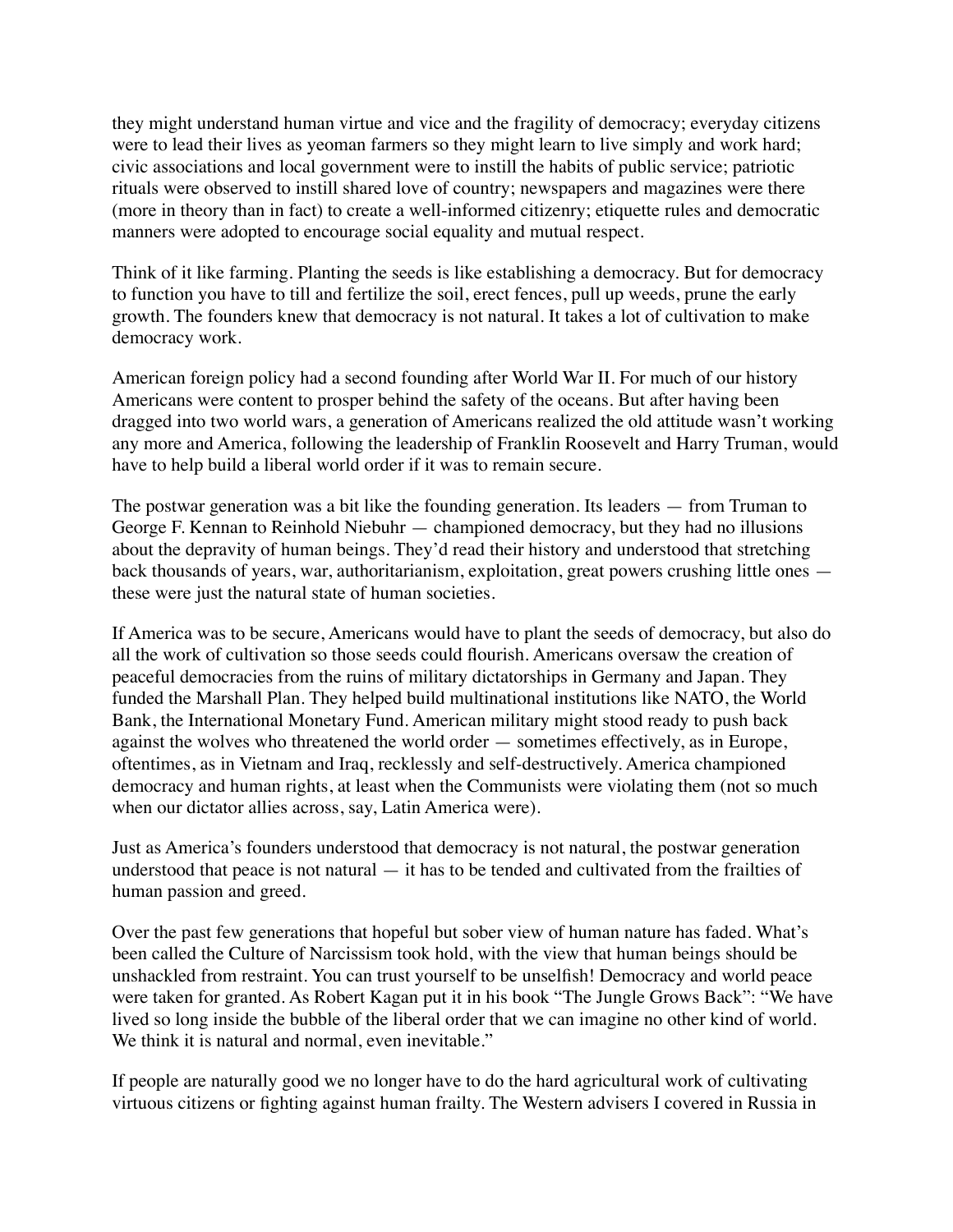the early 1990s thought a lot about privatization and market reforms and very little about how to prevent greedy monsters from stealing the whole country. They had a naïve view of human nature.

Even in America, over the past decades, the institutions that earlier generations thought were essential to molding a democratic citizenry have withered or malfunctioned. Many churches and media outlets have gone partisan. Civics education has receded. Neighborhood organizations have shrunk. Patriotic rituals are out of fashion.

What happens when you don't tend the seedbeds of democracy? Chaos? War? No, you return to normal. The 15th, 16th, 17th and 18th centuries were normal. Big countries like China, Russia and Turkey are ruled by fierce leaders with massive power. That's normal. Small aristocracies in many nations hog gigantic shares of their nations' wealth. That's normal. Many people come to despise cultural outsiders, like immigrants. Normal. Global affairs resembles the law of the jungle, with big countries threatening small ones. This is the way it's been for most of human history.

In normal times, people crave order and leaders like Vladimir Putin arise to give it to them. Putin and Xi Jinping have arisen to be the 21st century's paradigmatic men.

Putin has established political order in Russia by reviving the Russian strong state tradition and by concentrating power in the hands of one man. He has established economic order through a grand bargain with oligarch-led firms, with him as the ultimate C.E.O. As Fiona Hill and Clifford G. Gaddy write in their book, "Mr. Putin," corruption is the glue that holds the system together. Everybody's wealth is deliberately tainted, so Putin has the power to accuse anyone of corruption and remove anyone at any time.

He offers cultural order. He embraces the Russian Orthodox Church and rails against the postmodern godlessness of the West. He scorns homosexuality and transgenderism.

Putin has redefined global conservatism and made himself its global leader. Many conservatives around the world see Putin's strong, manly authority, his defense of traditional values and his enthusiastic embrace of orthodox faith, and they see their aspirations in human form. Right-wing leaders from Donald Trump in the United States to Marine Le Pen in France to Rodrigo Duterte in the Philippines speak of Putin admiringly.

The 21st century has become a dark century because the seedbeds of democracy have been neglected and normal historical authoritarianism is on the march. Putin and Xi seem confident that the winds of history are at their back. Writing in The Times a few weeks ago, Hill [said](https://www.nytimes.com/2022/01/24/opinion/russia-ukraine-putin-biden.html) that Putin believes the United States is in the same predicament Russia was in in the 1990s — "weakened at home and in retreat abroad."

Putin, Xi and the other global conservatives make comprehensive critiques of liberalism and the failings of liberal society. Unlike past authoritarians they have the massive power of modern surveillance technology to control their citizens. Russian troops are on the border of Ukraine because Putin needs to create the kind of disordered world that people like him thrive in. "The problem Russia has faced since the end of the Cold War is that the greatness Putin and many